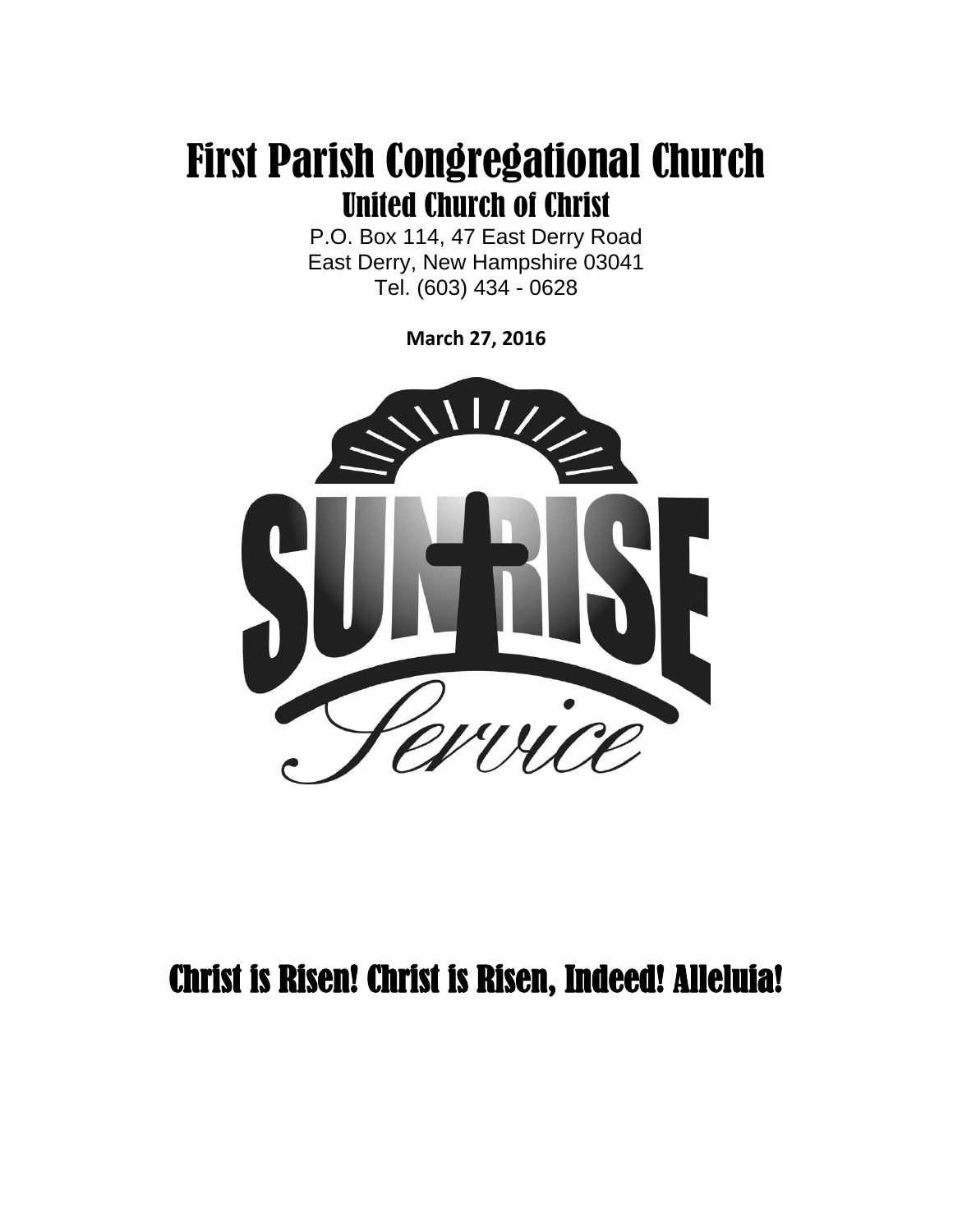## **Easter Sunrise Service**

### **March 27, 2016** 6:30 **AM**

#### **GATHERING MUSIC**

#### **WELCOME** Ashley Cox

#### **CALL TO WORSHIP** Malyssa Deranian

One: Alleluia! Christ is Risen! **Many: He is risen indeed! Alleluia!** One: We are afflicted in every way.... **Many: But not crushed!** One: Struck down... **Many: But not destroyed.** One: For we are indeed persuaded that neither life or death... **Many: Nor angels, or principalities...** One: Nor things present or things to come... **Many: Nor powers, nor neight, nor depth...** One: Nor anything else in all creation... **Many: Will be able to separate us from the love of God in Jesus Christ!** One: For on Easter God defeats death. **Many: On Easter, life wins!** One: Alleluia! Christ is risen! **Many: He is risen indeed! Alleluia!**

#### **HYMN: "Morning Has Broken"**

Morning has broken like the first morning Blackbird has spoken like the first bird Praise for the singing, praise for the morning Praise for them springing fresh from the Word

Sweet the rains new fall, sunlit from Heaven Like the first dewfall on the first grass Praise for the sweetness of the wet garden Sprung in completeness where His feet pass

Mine is the sunlight, mine is the morning Born of the one light, Eden saw play Praise with elation, praise every morning God's recreation of the new day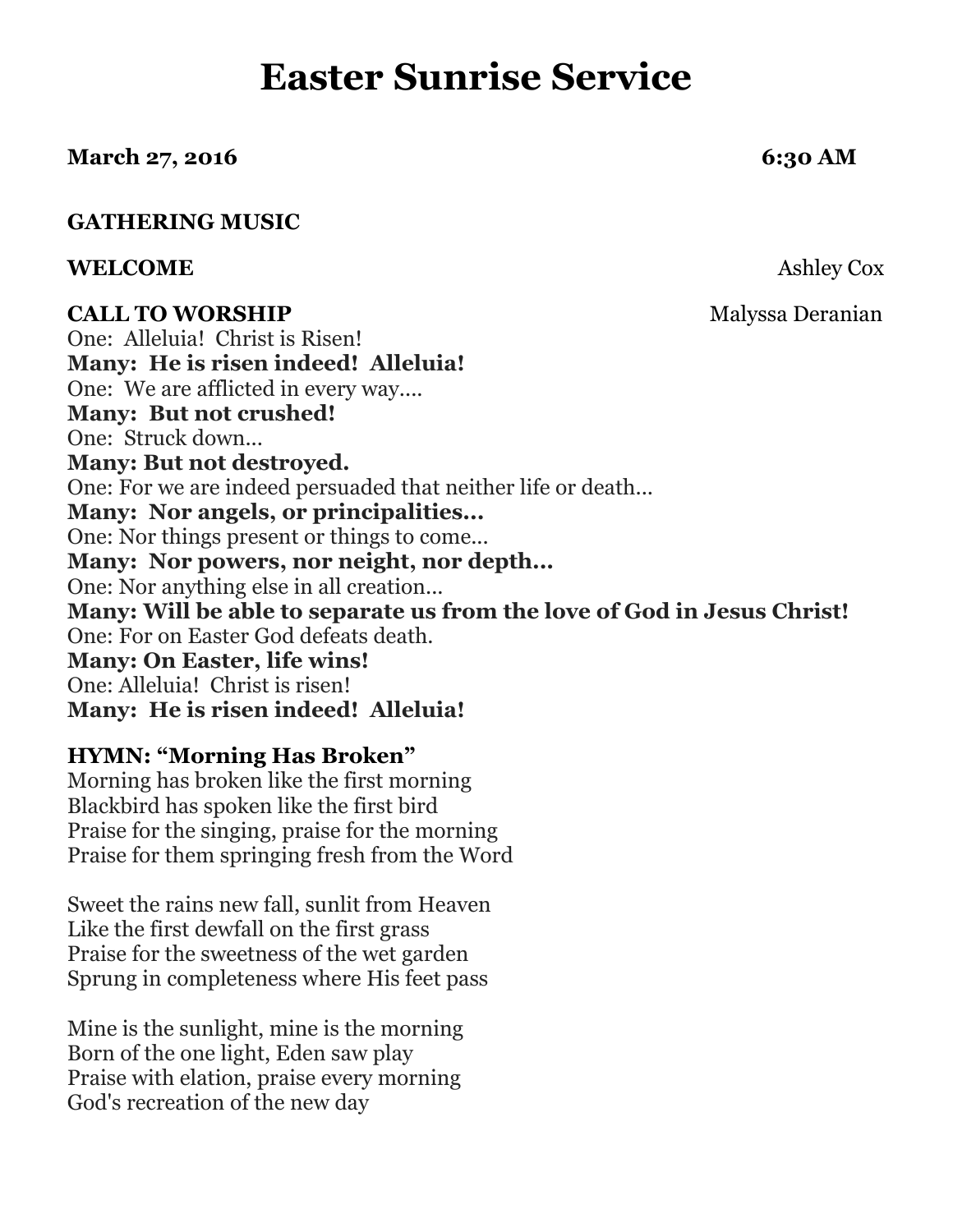Morning has broken like the first morning Blackbird has spoken like the first bird Praise for the singing, praise for the morning Praise for them springing fresh from the Word

**OPENING PRAYER** (in unison) Jen Robinson **Holy, Loving, Gracious God, we celebrate today your victory over the grave, when you raised Jesus Christ from death to life. And we celebrate today how your same power works in each of us, raising us all from death to new life. This morning, help us to set aside those things which separate us and grow into the new life you bring, a life renewed in your image, a life in which all divisions cease, because Christ has brought new life, your life, to us all. Amen.**

**GOSPEL LESSON: Luke 24: 1-12** Jaime Robinson

### **MUSICAL MEDITATION**

#### **EASTER SUNRISE COMMUNION**

#### **CLOSING HYMN: "Christ the Lord is Risen Today"**

Christ the Lord is risen today, Alleluia! All creation join to say, Alleluia! Raise your joys and triumphs high, Alleluia! Sing, O heavens, and earth reply, Alleluia!

Lives again our glorious king; Alleluia! Where, O death, is now thy sting? Alleluia! Jesus died, our souls to save, Alleluia! Where your victory, O grave? Alleluia!

Love's redeeming work is done, Alleluia! Fought the fight, the battle won, Alleluia! Death in vain forbids him rise, Alleluia! Christ has opened paradise. Alleluia!

Soar we now where Christ was led, Alleluia! Following our exalted head, Alleluia! Made like him, like him we rise, Alleluia! Ours the cross, the grave, the skies, Alleluia!

### **BENEDICTION AND BLESSING**